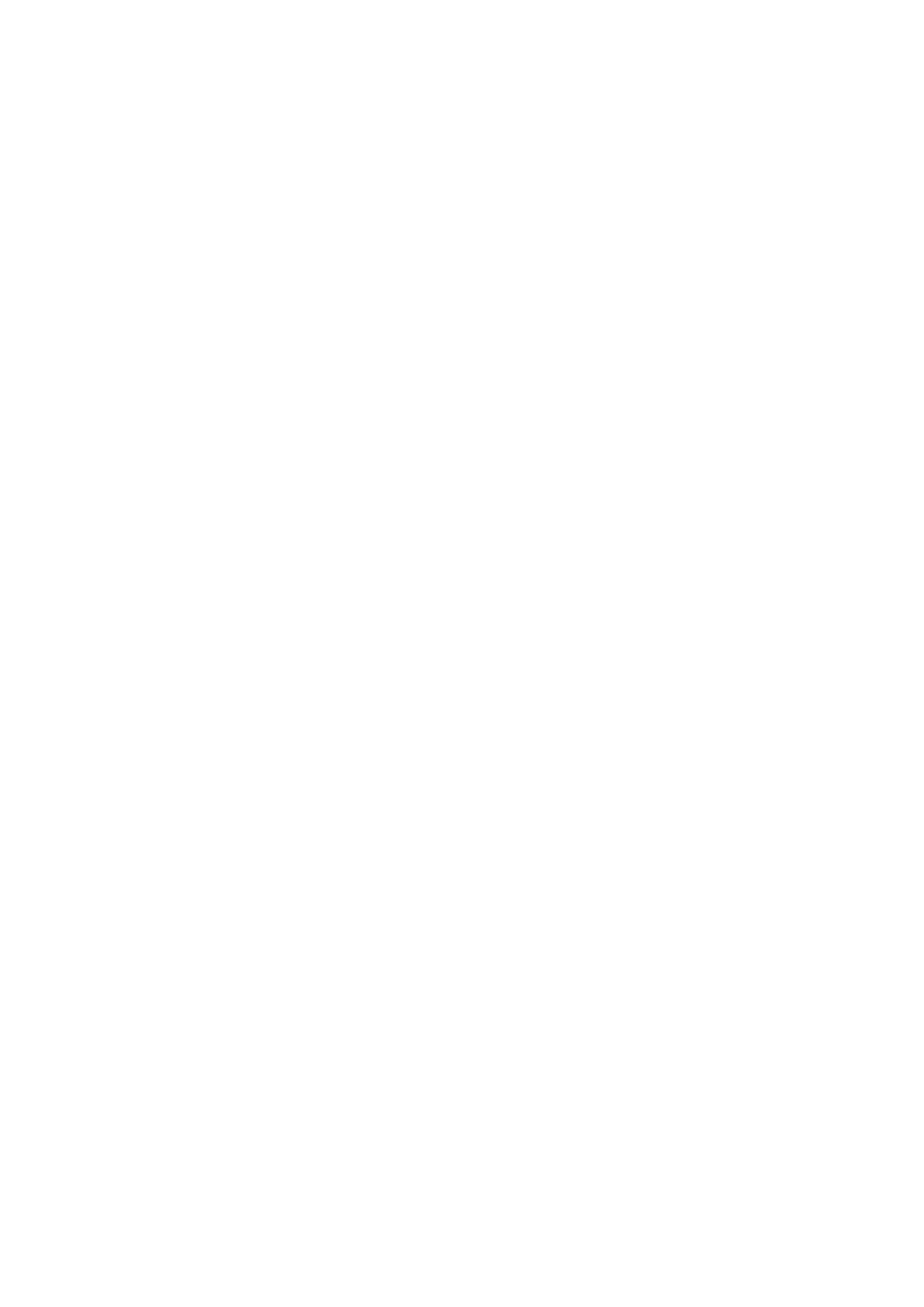# **BIOSECURITY AND AGRICULTURE MANAGEMENT ACT 2007**

# **BIOSECURITY AND AGRICULTURE MANAGEMENT (STABLE FLY) MANAGEMENT PLAN 2019**

# **CONTENTS**

- 1. Citation
- 2. Commencement
- 3. Terms used
- 4. Area to which management plan relates
- 5. Purpose of management plan
- 6. Measures to be followed under management plan
- 7. Storage, use and transportation of commercially derived untreated poultry manure
- 8. Cultivation and harvesting of annual fruits and certain vegetables
- 9. Olive pressing
- 10. Keeping stock
- 11. Repeal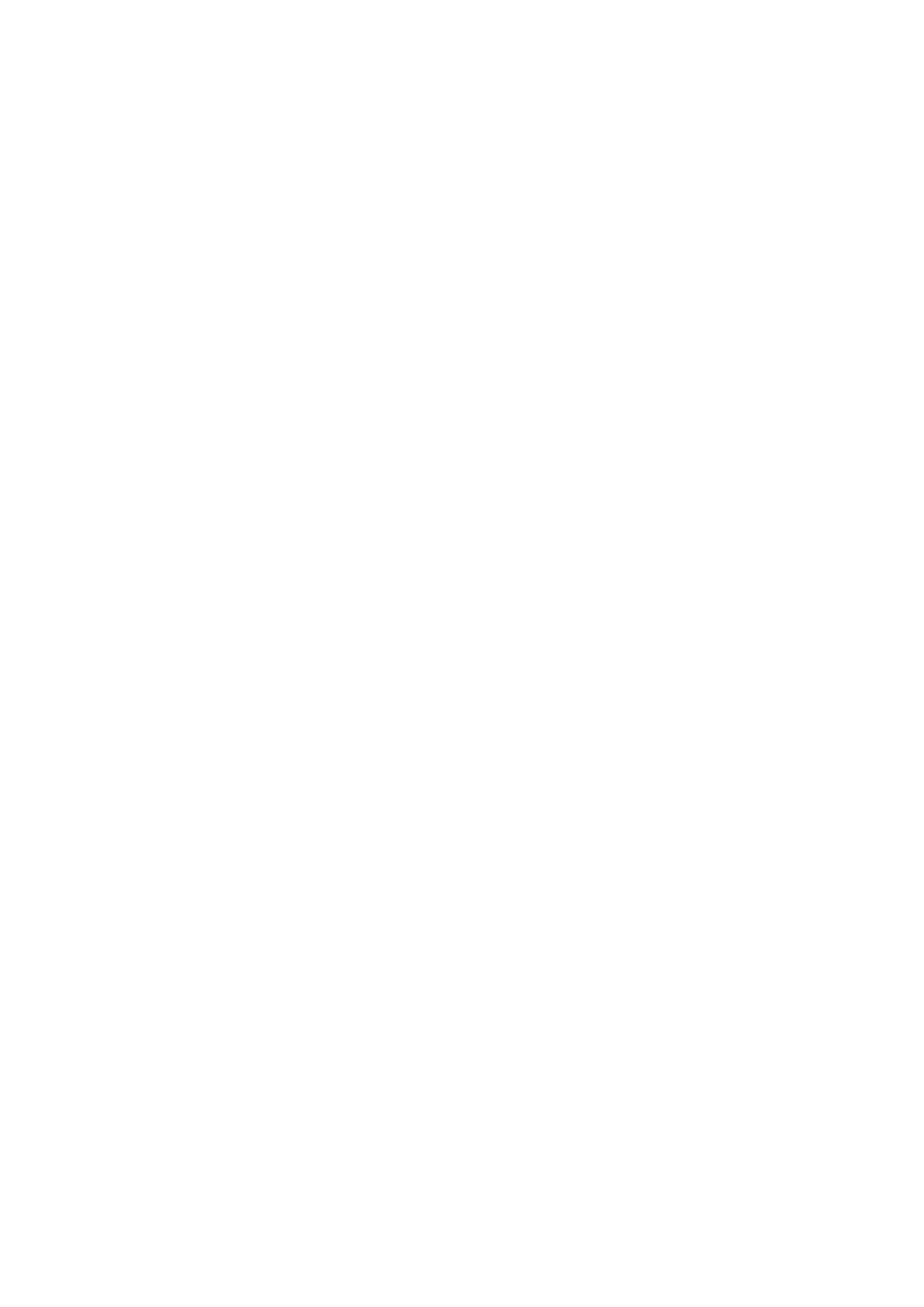# **BIOSECURITY AND AGRICULTURE MANAGEMENT ACT 2007**

# **BIOSECURITY AND AGRICULTURE MANAGEMENT (STABLE FLY) MANAGEMENT PLAN 2019**

Issued by the Minister under section 45 of the Act.

#### **1. Citation**

This management plan is the *Biosecurity and Agriculture Management (Stable Fly) Management Plan 2019*.

#### **2. Commencement**

This management plan comes into operation as follows—

- (a) clauses 1 and 2—on the day on which this management plan is published in the *Gazette*;
- (b) the rest of the management plan on the day after publication in the *Gazette*.

# **3. Terms used**

In this management plan—

*approved measure* means a measure that—

- (a) is approved by the Director General for the control of stable fly; and
- (b) is published on the department's electronic site.

*approved pesticide* means a chemical product that—

- (a) is effective for use in the control of Stable fly; and
- (b) is approved by, and registered with, the APVMA;

*APVMA* means the Australian Pesticides and Veterinary Medicines Authority continued by the *Agricultural and Veterinary Chemicals (Administration) Act 1992* (Commonwealth);

deep buried means buried under at least 100 cm of soil<sup>1</sup>.

*poultry* means chickens, ducks, emus, geese, ostriches, turkeys, waterfowl and any other birds bred or kept for commercial purposes (other than for the purpose of sale as pets);

*relevant land* means land in an area described or set out in clause 4;

*Stable fly* means *Stomoxys calcitrans*.

## **4. Area to which management plan relates**

This management plan relates to the areas of the State for which Stable fly is a declared pest<sup>2</sup>.

#### **5. Purpose of management plan**

 $\overline{a}$ 

The purpose of this management plan is to provide for the control of Stable fly in each area to which this management plan relates.

### **6. Measures to be followed under management plan**

The measures set out in clauses 7 to 10 are-

- (a) the prescribed control measures to control Stable fly to be taken, under section 30(2) of the Act, by the owner or other person in control, in an area for which Stable fly is a declared pest, of an organism or thing infested with Stable fly; and
- (b) the prescribed control measures to control Stable fly to be taken, under section 30(3) of the Act, by the owner or occupier of land in an area for which Stable fly is a declared pest, or a person who is conducting an activity on the land; and
- (c) the measures to be taken by a person who is directed under a pest control notice under section 31(1) of the Act to take the measures to control Stable fly required under this management plan.

<sup>1</sup> Deep burial of large volumes of waste material may have environmental consequences. Persons considering this means of disposal should contact relevant government bodies for advice.

<sup>2</sup> At the time of issue, this Management Plan relates to the Cities of Armadale, Cockburn, Joondalup, Kwinana, Rockingham, Swan and Wanneroo; the Shires of Capel, Chittering, Gingin, Harvey, Kalamunda and Serpentine-Jarrahdale; and the portion of the Shire of Murray described as the Harvey Coastal Plain Catchment State Planning Policy No. 2.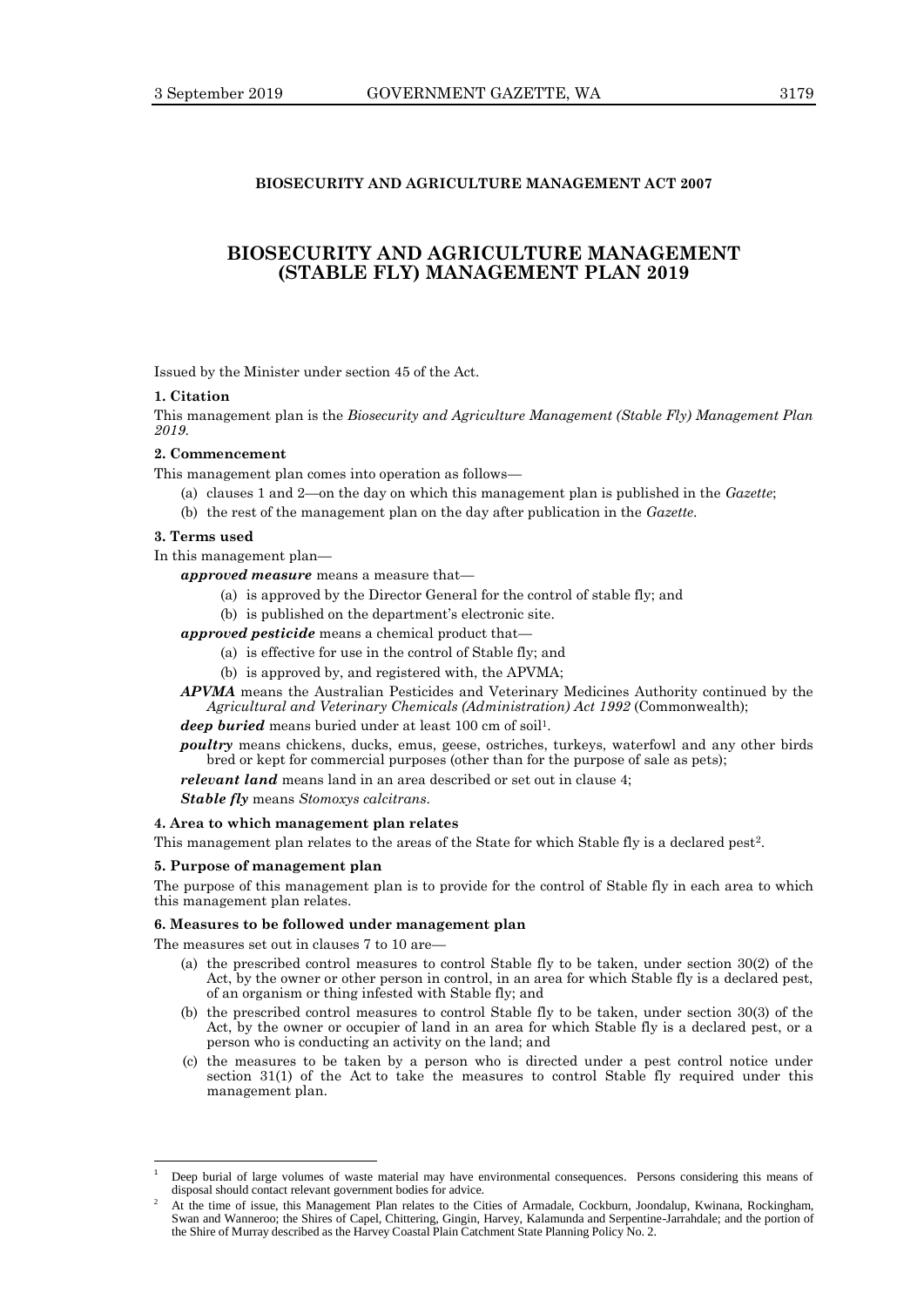#### **7. Storage and use of commercially derived untreated poultry manure**<sup>3</sup>

- $(1)$  In this clause
	- *commercially derived untreated poultry manure* means poultry manure, whether or not mixed with other materials, that
		- is the result of a commercial poultry undertaking, including egg production through layer farming and meat production through broiler farming; and
		- (b) has not been treated by
			- (i) composting to the current Australian Standard 4454; or
			- (ii) mixing with sodium borate at not less than 0.5% per volume, blended evenly throughout the manure prior to removal from the production site; or
			- (iii) mixing with calcium cyanamide at not less than 1% by volume, blended evenly throughout the manure prior to removal from the production site; or
			- (iv) by means of an approved measure.

(2) Commercially derived untreated poultry manure must not be stored or used on relevant land unless with the prior approval of the Director General.

(3) Subclause (2) does not apply to—

- (a) the storage of commercially derived untreated poultry manure at the place where it is produced for the purpose of treating it as described in clause 7(1)(b); or
- (b) the temporary storage of commercially derived untreated poultry manure, at the place where it is produced, prior to transport to an area to which this management plan does not relate; or
- (c) the temporary storage of commercially derived untreated poultry manure, at the place where it is produced, prior to transport to premises licensed under the *Environmental Protection Act 1986* to accept poultry manure.
- (d) the use of commercially derived untreated poultry manure on non-irrigated pasture provided that—
	- (i) it is spread on the non-irrigated pasture immediately upon arrival; and
	- (ii) the maximum particle size after spreading is no greater than 20mm; and
	- (iii) the manure is spread evenly on the ground at no greater than 10t/Ha dry weight; and
	- (iv) the interval between successive applications of manure is no less than six weeks; or
- (e) commercially derived untreated poultry manure that has been deep buried<sup>4</sup> .

(4) A person who intends to use commercially derived untreated poultry manure in the manner described in subclause 3 (d) must provide a minimum of three working days' notice to the local government authority.

(5) Commercially derived untreated poultry manure used in the manner described in clause 3 (d) may not be spread within 500m of a dwelling or commercial or government premises without the consent of the occupier.

#### **8. Cultivation and harvesting of annual fruits and certain vegetables**

 $(1)$  In this clause

 $\overline{a}$ 

*fruit* does not include tomatoes or perennial fruits;

*vegetables* does not include—

- (a) beans; or
- (b) capsicums (except paprikas); or
- (c) cucumbers; or
- (d) parsley; or
- (e) potatoes; or
- (f) spinach.

(2) The measures set out in this clause apply to the commercial cultivation of fruit or vegetables on relevant land.

(3) A crop of fruit or vegetables that has reached maturity must be either—

- (a) harvested within six (6) weeks; or
- (b) dealt with in accordance with subclauses (4) and (5) as if harvesting had been completed.

(4) Within 3 days after a crop of fruit or vegetables has been harvested, any part of the crop that remains in or on the soil must be—

- (a) incorporated into the soil by means of
	- (i) rotary hoeing on five consecutive days; or
	- (ii) a counter rotating rotary hoe (aka a stone burier), working to a depth of 20cm prior to compaction of the soil using a roller delivering five (5) tonnes per square metre; or

<sup>3</sup> Commercially derived poultry manure should be produced under conditions that are complaint with RSPCA guidelines for litter quality.

Refer to definition of deep burial in Terms used and footnote 1.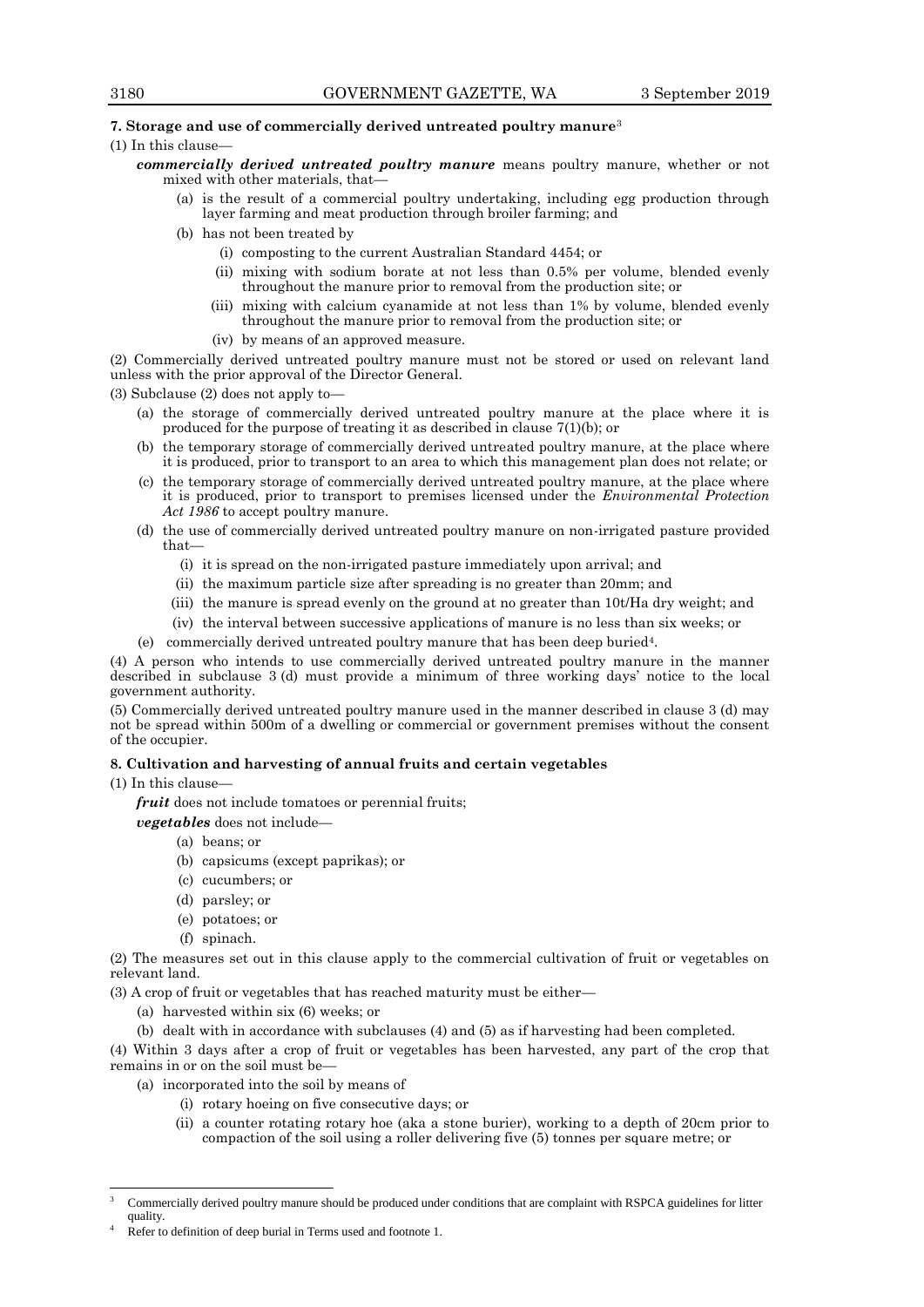- (iii) using a mouldboard plough, working to a depth of 30cm or more and compaction of the soil using a roller delivering five (5) tonnes per square metre; or
- (b) treated in accordance with an approved measure.

(5) Fruit or vegetables that are not for human consumption, or are for any reason unsuitable for sale, must not remain on relevant land for more than 7 days after they are harvested unless they are

- (a) dealt with in accordance with subclause (4); or
- (b) fed to stock in accordance with clause 10(2); or
- (c) deep buried; or
- (d) desiccated on fallow ground in accordance with the following—
	- (i) the waste produce must be spread evenly over the fallow ground in a surface layer that is no thicker than 30mm<sup>5</sup> ; and
	- (ii) the waste produce is to be allowed to desiccate for a minimum period of two weeks; and
	- (iii) the desiccated waste is to be incorporated into the soil by ploughing or rotary hoeing prior to that area being used again for waste disposal.
	- (iv) Whilst the waste produce is being allowed to desiccate—
		- the waste must be monitored on a weekly basis and if larvae or pupae likely to be stable fly are discovered, the waste must be sprayed to drenching with an approved pesticide;
		- the area on which the waste is spread must not receive irrigation; and
		- if the waste disposal area receives a rain event between 1 October and 30 April, the area must be sprayed to drenching with an approved pesticide within 7 days of the commencement of the rain event, and the site monitored each week for the presence of any stage of stable fly.
	- (v) Records must be kept of the destruction of waste produce by means of desiccation as described above.

#### **9. Olive pressing**

(1) In this clause—

*olive pomace* means the residue left after pressing olives for olive oil.

(2) Olive pomace must not be placed on relevant land unless the olive pomace is—

- (a) monitored at intervals of not less than 14 days for the presence of Stable fly; and
- (b) dealt with in accordance with subclause (3) or treated with an approved pesticide within 30 days of being placed on the land; or
- (c) treated in accordance with an approved measure.

(3) Any olive pomace on relevant land that is found to be infested with Stable fly must be immediately—

- (a) treated with an approved pesticide; and
- (b) deep buried.

#### **10. Keeping stock**

(1) The measures set out in this clause apply to the keeping of stock for commercial purposes on relevant land, including the operation of a feedlot on relevant land.

(2) Conserved fodder, including hay and silage, should be either fed on a hard surface or spread thinly on the ground.

(3) Fruit or vegetables must not be fed to stock except—

- (a) in a box or trough; or
- (b) in accordance with an approved measure.

(4) Any animal manure, soiled straw animal bedding, poultry litter, spilled grain or other feed that accumulates in an enclosure where stock are kept, and is not infested with Stable fly or Stable fly larvae, must be either—

(a) monitored at intervals of not less than 7 days for the presence of Stable fly; or

(b) dealt with in accordance with subclause (5) as if it were infested with Stable fly.

(5) Any animal manure, straw animal bedding, poultry litter, spilled grain or other feed on relevant land that is infested with Stable fly must immediately—

- (a) be collected into a heap or mound; and
- (b) be treated with an approved pesticide and left undisturbed for two weeks; or
- (c) be covered completely with plastic sheeting, and be kept covered until such time that it is not infested with Stable fly; or
- (d) deep buried.

 $\overline{a}$ 

The produce may be mulched to achieve this thickness, but may not be incorporated into the soil.